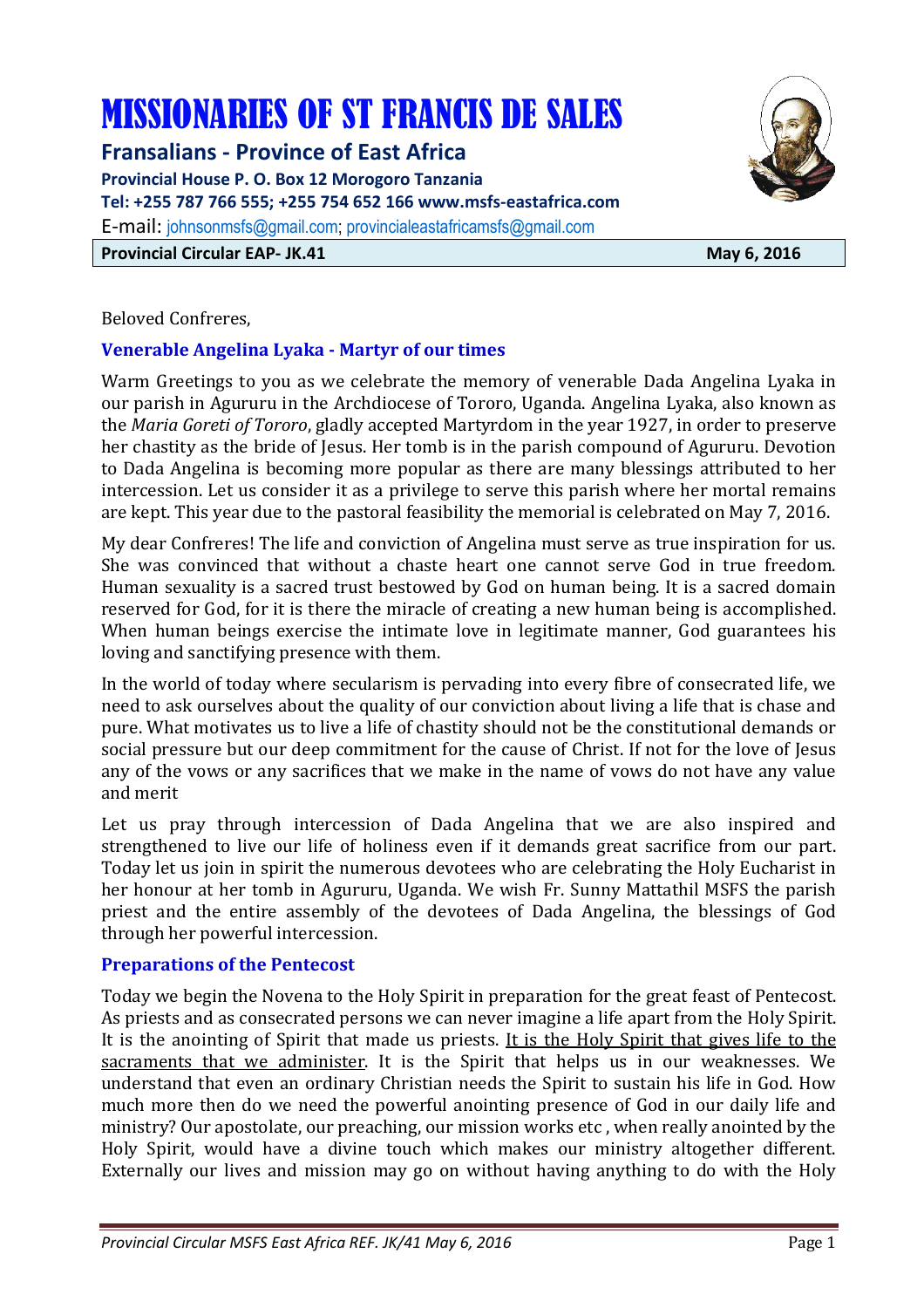Spirit. But such a life and ministry is ineffective. They are only merely fulfilling the obligations, showy performances and events of seeking self-glory.

Together with the Novena, let us pray these ejaculatory prayers every day of our lives.

# *O, God of mercy and compassion, grant me:*

# *the Spirit of WISDOM,*

that I may despise the perishable things of this world, and aspire only after the things that are eternal;

*the Spirit of UNDERSTANDING,* 

to enlighten my mind with the light of Your divine truth;

# *the Spirit of COUNSEL,*

that I may ever choose the surest ways of pleasing God and gaining heaven;

# *the Spirit of FORTITUDE,*

that I may bear my cross with You, and that I may overcome with courage all the obstacles that oppose my salvation;

# *the Spirit of KNOWLEDGE,*

that I may know God and know myself and grow perfect after the examples of Saints;

# *the Spirit of PIETY,*

that I may find the service of God sweet and amiable; and

# *the Spirit of FEAR,*

that I may be filled with a loving reverence towards God and may dread in any way to displease Him.

Mark me, dear Lord, with the sign of Your true disciples, making me a true MSFS missionary and animate me in all things with Your spirit. – Amen .

# **Congratulations: Fr. Siljo Cherian Auppaden MSFS - the new priest**

Fr. Siljo Cherian Auppadan MSFS was born on November 12, 1986 in the Christian family of Mr. and Mrs. A.V. Cheriyan and Lissy Cherian, Kerala, India and was baptized in the same year. He is the second born in the family. He has an elder sister. Fr. Siljo Cherian received his first Holy Communion and confirmation in the year 1996 at St. Joseph Church, Mambra, Ernakulum Angamaly diocese.

He studied at government LP School Mambra from 1992 to 1996. Later he studied at St. Thomas UP School Karukutty from 1996 to 1999. He finished his high school at Star Jesus High School Karukutty from 1999 to 2002.

Fr. Siljo Cherian started his religious formation in the congregation of the Missionaries of St. Francis de sales at Prakash Bbhavan, Mannarkhad from 2002 to 2005. He began his novitiate on June 10, 2006 at Sannidhi Noviate house, Mysore and on June 11, 2007 he made his first religious profession. He did his philosophical studies at Suvidya College, Bangalore, from 2007 to 2010. After his philosophical; studies Fr Siljo Cherian came to Tanzania for further formation. He did regency at SFS VTC Mwakata, Kahama, from 2010 to 2011.

He did his theological studies at Jordan University College, a constituent of St Augustine University of Tanzania, from 2011-2015. He made his finial profession on July 10, 2014 and was ordained deacon on September 27, 2014 by his Lordship Most Rev. Telesphore Mkude, the Bishop of Morogoro. Upon completion the theological studies, de did the diaconate ministry in St. Francis de Sales Parish Dumila, Tanzania and in St. Francis de Sales Parish Iyolwa, Uganda. He was ordained priest by His lordship Most Rev. Jose Puthanveetil, the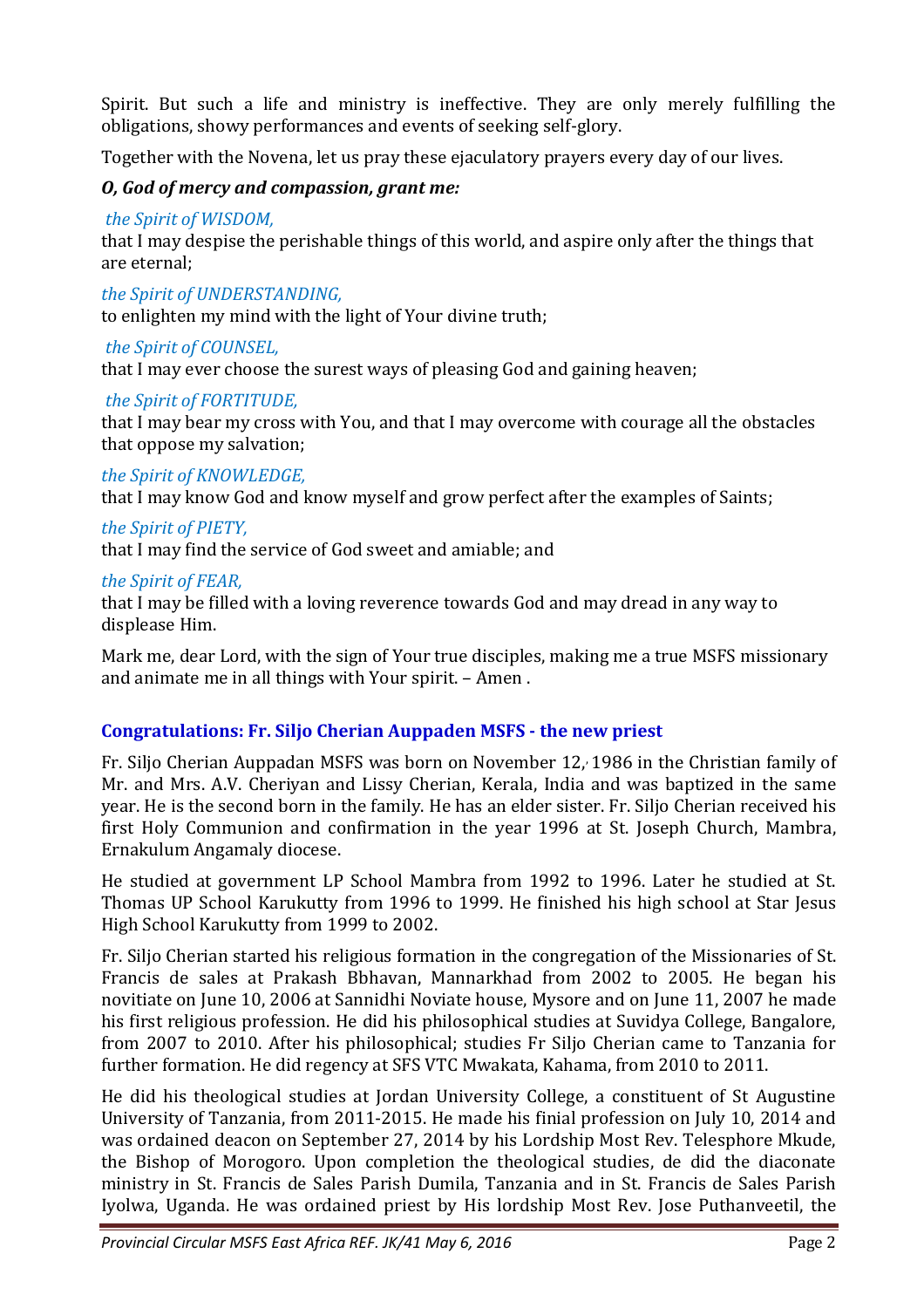Auxiliary Bishop of Ernakulum-Angamaly Archdiocese, on April 2, 2016 at St Joseph Church, Mambra, Kerala, India.

Our heartiest congratulations to Fr. Siljo Cherian Auppaden on his ordained to be a priest for Christ. We wish him all the blessings in the mission being entrusted to him. We also specially thank the parish priests and all the faithful of St Joseph Church, Mambra for their whole hearted cooperation in this ordination.

#### **Promotion to renewal of vows**

The following scholastics are promoted for the renewal of vows and to further stages of formation/ ministries.

Promoted for Renewal of Vows and to the Second Year Philosophy

Bro. Joseph Ssengendo MSFS Bro. Moses Okoth MSFS

Promoted for Renewal of Vows and to the Third Year Philosophy

Bro. Alex Wambua Thomas MSFS Bro. Avil Veigas MSFS Bro. Edward Azigard Mgagi MSFS Bro. Victor Muia Mutuku MSFS

Promoted for Renewal of Vows and to the year of Regency

Bro. Brian Wassawa MSFS Bro. Denis Musungu MSFS Bro. Joseph Ambongo Orengo MSFS Bro. Joseph Walugembe Kisseka MSFS Bro. Lubega Gonzaga MSFS Bro. Remijus Danda MSFS

Promoted for Renewal of Vows and to the First Year Theology

Bro. Gregory Mutisya MSFS (JUCO Morogoro) Bro. John Dennis Dindi MSFS (JUCO Morogoro) Bro. Leornard Musembi Ngumbi MSFS (JUCO Morogoro) Bro. Michael Mwangi Mumbi MSFS (JUCO Morogoro) Bro. Ssentamu Ruthitical MSFS (JUCO Morogoro) Bro. Francis Ndumuli MSFS (in Cameroon) Bro. Richard Tamaro MSFS (in Cameroon)

Promoted for Renewal of Vows and to the Second Year Theology and to the Ministry of Lector

Bro. Kenneth Maina MSFS

Promoted for Renewal of Vows and to the Third Year Theology and to the Ministry of Acolyte

Bro. Francis Kyule MSFS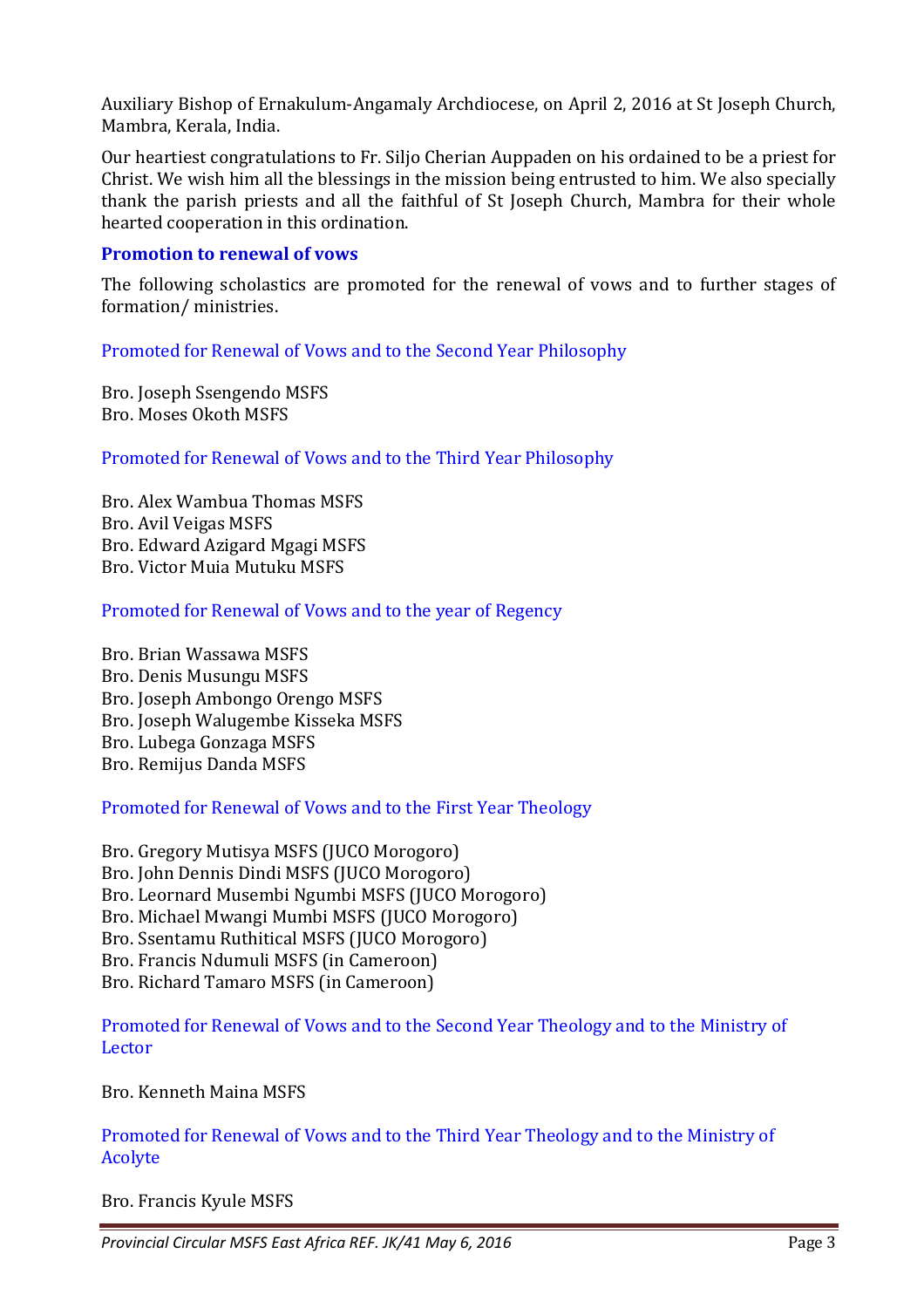Bro. Martin Pendanath MSFS Bro. Patrick Musyimi MSFS Bro. Simon Nabende MSFS

Promoted for Renewal of Vows and to the fourth Year Theology

Bro. Amal Neerolickal MSFS Bro. Gerald Mabiriizi MSFS Bro. Ibrahim Musajja MSFS Bro. Jonathan Muema MSFS Bro. Lawrence Sebowa MSFS

Promoted for the Diaconate Ministry

Deacon Aristidis Danda MSFS Deacon Jobin Karottukampadathil MSFS Deacon Stephen Mutisya MSFS Deacon Thomas Njue MSFS

Upon the completion of the theological studies the deacons will have 3 months of intensive pastoral ministry.

# **Annual Retreat 2016**

As planned and announced earlier, our Annual retreats at the Province level will be organized in two places. The details and the list of participants according to your registration is as follows:

#### **Retreat A Tanzania**

| Venue:           | Precious Blood Sisters Centre, Kifungilo, Lushoto, Tanzania |
|------------------|-------------------------------------------------------------|
| Date:            | May 31, 2016 evening to June 5 evening.                     |
| <b>Arrival</b>   | May 31, Tuesday 18.00 hrs                                   |
| <b>Departure</b> | June 6, Monday morning hours                                |
| Guide:           | Rev. Fr. Josephat Bududu (Archdiocese of Tabora)            |

#### **Participants**

- 1. Antonysamy Sebastian
- 2. Chavely Mathew
- 3. Chinnappan Arockiasamy
- 4. Eriyanickal Jose
- 5. Kallarakkal Sheejan
- 6. Kirimi Japhet
- 7. Kochalumchuvattil Thomas
- 8. Kochuparampil Pius
- 9. Kochuparampil Thomas
- 10. Kollappallil Jomat
- 11. Kuzhupil Sebastian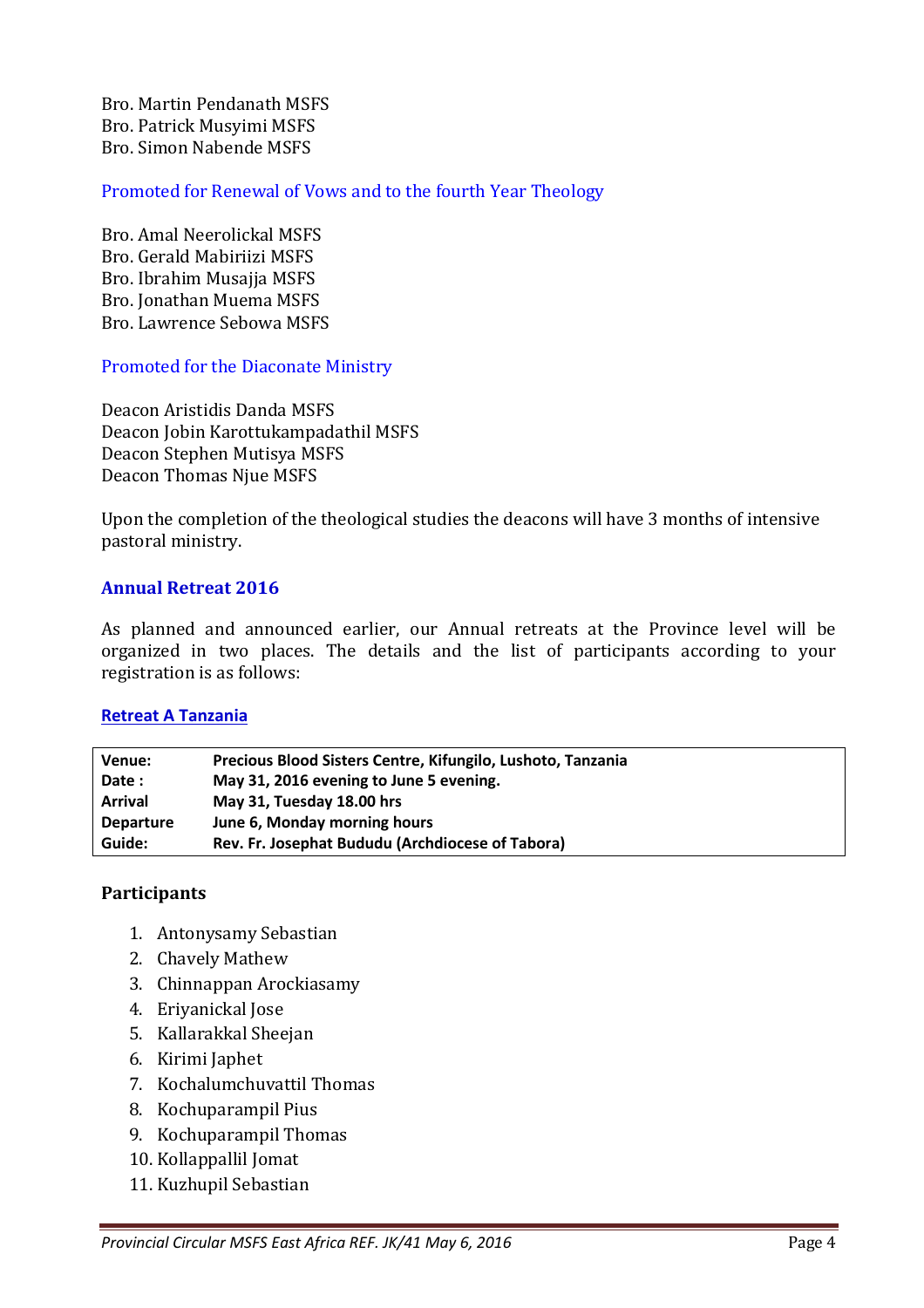- 12. Maruthomalayil Joby
- 13. Mattathil Sunny
- 14. Mullenkuzhy Abraham
- 15. Ngowi Innocent
- 16. Panamattathil Gijo
- 17. Perumanoor Tomychan
- 18. Peter Napoleon Johnson
- 19. Poikunnel Joseph
- 20. Silvester Clement Sudhakar
- 21. Thazhathukunnel Mathew
- 22. Ubadesi Stephen
- 23. Vellachalil Jomon
- 24. **Rev. Fr. Josephat Bududu (guide)**

*The retreat centre is run by the Precious Blood Sisters (CPS). It is located 90 minutes slow drive from Mombo via Lushoto. The last part of the road is very rough. Please come with strong 4 WD cars only. It is likely that the temperatures can be very low and please bring along enough warm clothes. For those coming from TAKA, Kenya and Uganda, you may stay at LCI and come together. Please contact Fr. Thazhathukunnel Mathew for further arrangements.* 

# **Retreat B Kenya**

| <b>Venue:</b>    | Subiaco Center, Benedictine Sisters, Carron Nairobi Kenya |
|------------------|-----------------------------------------------------------|
| Date:            | June 22, 2016 evening to June 27 evening                  |
| Arrival          | June 22, Wednesday 18.00 hrs                              |
| <b>Departure</b> | <b>June 28, Tuesday morning hours</b>                     |
| Guide:           | Rev. Fr. Sahaya Selvam SDB (www.sahayaselvam.org)         |

# **Participants**

- 1. Antonysamy Muthusamy
- 2. Antonysamy Robert
- 3. Chozhithara Thomas
- 4. Kallidukil Johnson
- 5. Kallikatt Francis
- 6. Kayanja Joseph
- 7. Kuldeep Kujur
- 8. Nirappel Sebastian
- 9. Ouma Charles
- 10. Palakudy Sebastian
- 11. Pendanath Reji
- 12. Pendanath Sijo
- 13. Rajesh Jayaseelan
- 14. RVP Prasad
- 15. Sebastian Williams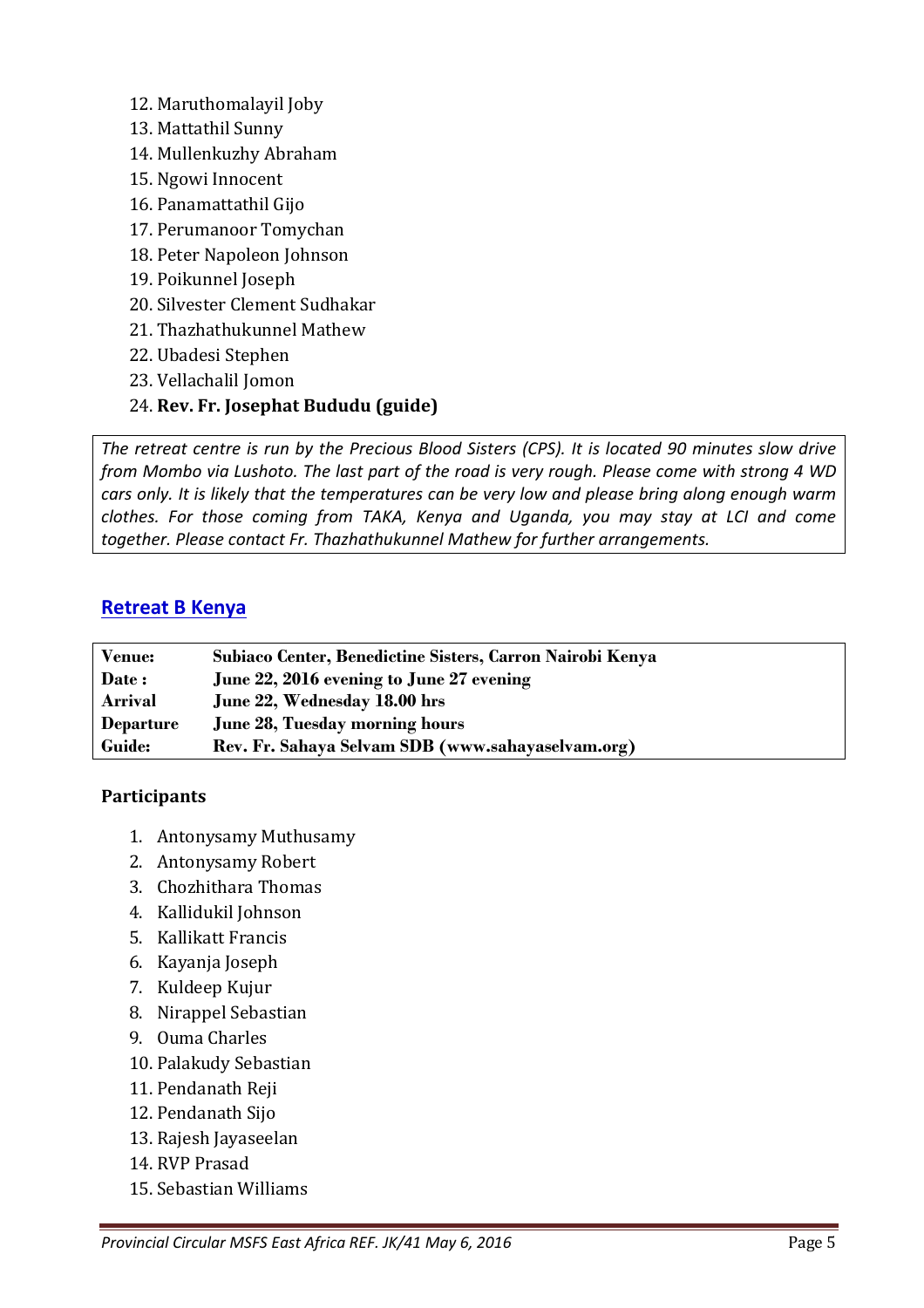# 16. Soosai Raj Robert 17. Thekkekara Jacob 18. Vettickal Sunny **19.Rev. Fr. Sahaya Selvam SDB**

*Regarding your arrival in Mlolongo and other logistics please keep in touch with Fr. Jose Eriyanickal. It would be appropriate that the participants meet in Mlolongo and travel together to Karen. After the retreat is over, there is the possibility to make a prayerful visit to the Resurrection Garden. It is very likely that the temperatures can be very low and please bring along enough warm clothes.* 

#### **Those exempted for special reasons. They have already participated or would participate in other retreats**

- 1. Kattikanayil Tomy
- 2. Prakashbhavan Santhosh
- 3. Siljo Cherian
- 4. Susai David
- 5. Vijayakumar Nelson

#### **Those who are making retreat outside East Africa**

- 1. Augustine Stephen Gerald
- 2. Burrofero Zachariah Claudio
- 3. Devadoss Francis
- 4. Kochumalayil Sony
- 5. Kollappallil Kurian
- 6. Kunnappilly Joseph
- 7. Mangatt Augustine
- 8. Olickal Thomas
- 9. Packiam Wilson
- 10. Panthalanickal James
- 11. Pathiyil Johnson
- 12. Peter Antony George

#### **Appointments**

**Fr. Siljo Auppaden MSFS** is appointed to the MSFS Community Iyolwa. He is also designated to be the Assistant Parish Priest of Francis de Sales Parish Iyolwa with effect from May 15, 2016.

#### **The following scholastics are appointed for regency as given below:**

Bro. Brian Wassawa MSFS Mission Agururu Bro. Joseph Kisseka MSFS Mission Katani Bro. Lubega Gonzaga MSFS MSFS Mission Iyolwa Bro. Remijus Danda MSFS Mission Ipuli

Bro. Denis Musungu MSFS MSFS MSFS Community Mwakata Bro. Joseph Ambongo MSFS Fransalian Seminary Ndagani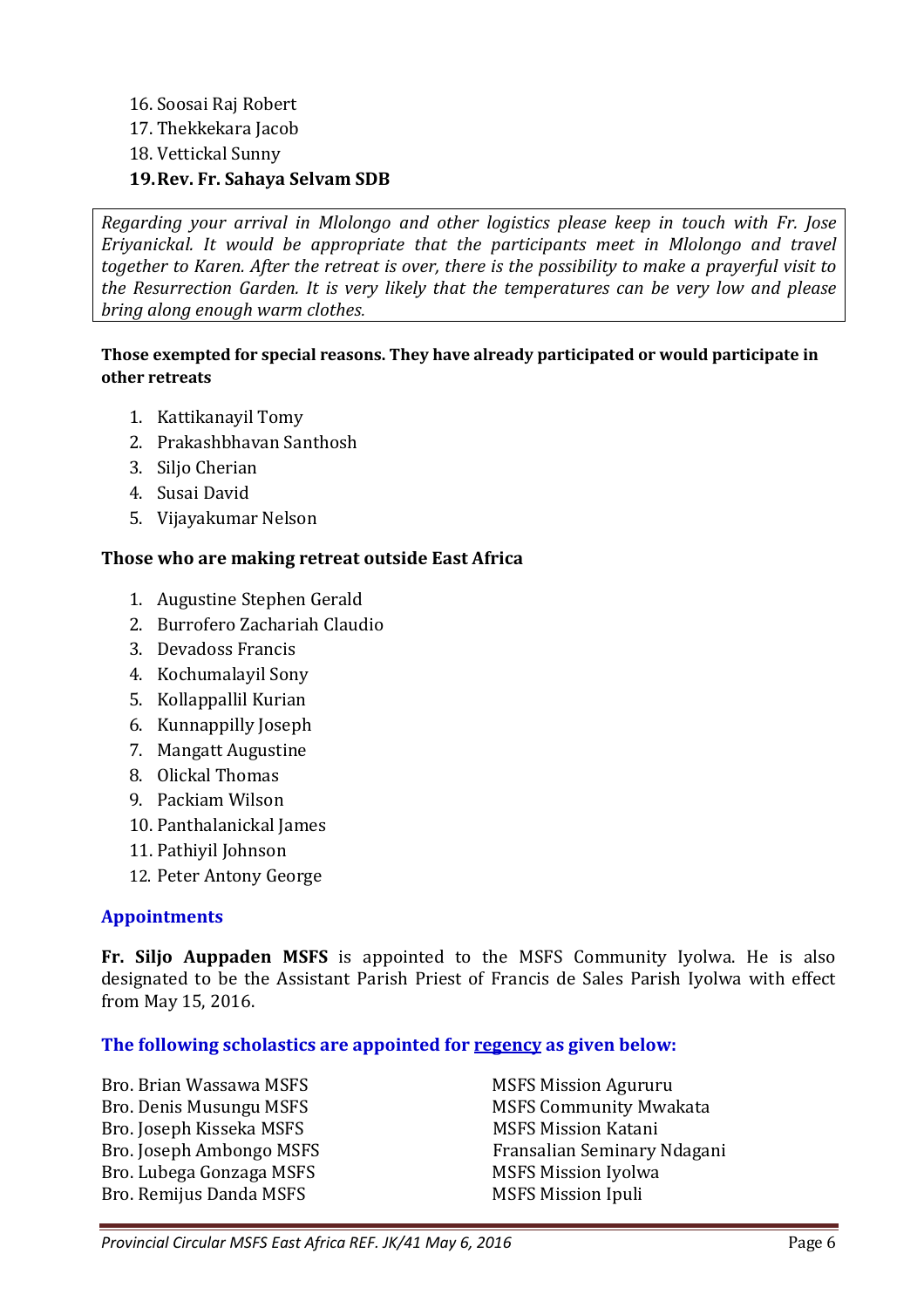In the normal circumstances the regency begins from June 20, 2016. However I request the brothers to get in touch with the Superior of the community where you are appointed for regency and to make the necessary arrangements. We wish our dear brothers all the blessings for this year of regency.

# **Divine Mercy Sunday in Osia**

On April 3, 2016 the Divine Mercy Sunday was celebrated in a very grant and meaningful way in the parish of Osia, Uganda. The celebration was proceeded by four days of retreat and the people had prepared themselves spiritually by receiving the sacrament of reconciliation. The main celebrant was the Archbishop of Tororo His Grace Dr. Emmanuel Obbo A.J. The church was over crowded and the liturgy lasted five hours. It was an explicit sign of great spiritual awakening among the faithful. Our sincere congratulations to our confreres and the parish community.

#### **St. Joseph Feast in Mlolongo**

This year the St. Joseph's Parish Mlolongo, Kenya celebrated the family feast of the parish in a very solemn manner on May 1, 2016. The program began with a liturgical procession from one of the BCCs one kilometre from the parish. Due to the large number of faithful the mass was conducted outside the church in the specially prepared tents. Rev. Fr. Josephat, the dean of Athi River Deanery was the main celebrant. All those who serve in the parish were honoured with special gifts. Meals and refreshments were provided for all after the mass. Our sincere congratulations to our confreres and the parish community.

# **Fancy Fete in Mkuza**

In the context of the Vocation Sunday and in order to create awareness among the faithful about their obligation to support the cause of formation, MSFS Community Mkuza together with the Noviciate Community organized a Fancy Fete in Mkuza Parish on April 24, 2016. For many people this was the experience of this kind. Our sincere congratulations to our confreres and the parish community and the Novitiate community.

#### **Meeting with the Bishops in Uganda**

O April 4, 2016 together with some of the confreres in Uganda we had meeting with the Bishop of Jinja Diocese - His Lordship Charles Martin Wamika. On April 5, 2016 we had the meeting with the Archbishop of Kampala His Grace Archbishop Cyprian Kizito Lwanga. The purpose of the meetings was to introduce our congregation. Both the Local Ordinaries welcomed us to start our apostolate in the respective dioceses. Let us entrust all our plans in the hands of God and seek his anointing of all our plans.

# **The New Provincial Administration: SW India Province**

- Fr. Benny Koottanal: Provincial Superior
- Fr. R. Santhosh Kumar: Admonitor and PCIC of Formation
- Fr. A Jerome: PCIC of Mission
- Fr. Joy Vazhappillil: PCIC of Social Apostolate and Innovative Ministries
- Fr. Roy Plathottathil: PCIC of Education
- Fr. Vinod Kanattu: Provincial Bursar

*Hearty Congratulations and prayerful good wishes to the new team!* 

# **DIBRUGARH REGION the new Region in NE India Province: The Regional Administration**

Fr. Emmanuel Mappilaparampil Regional Superior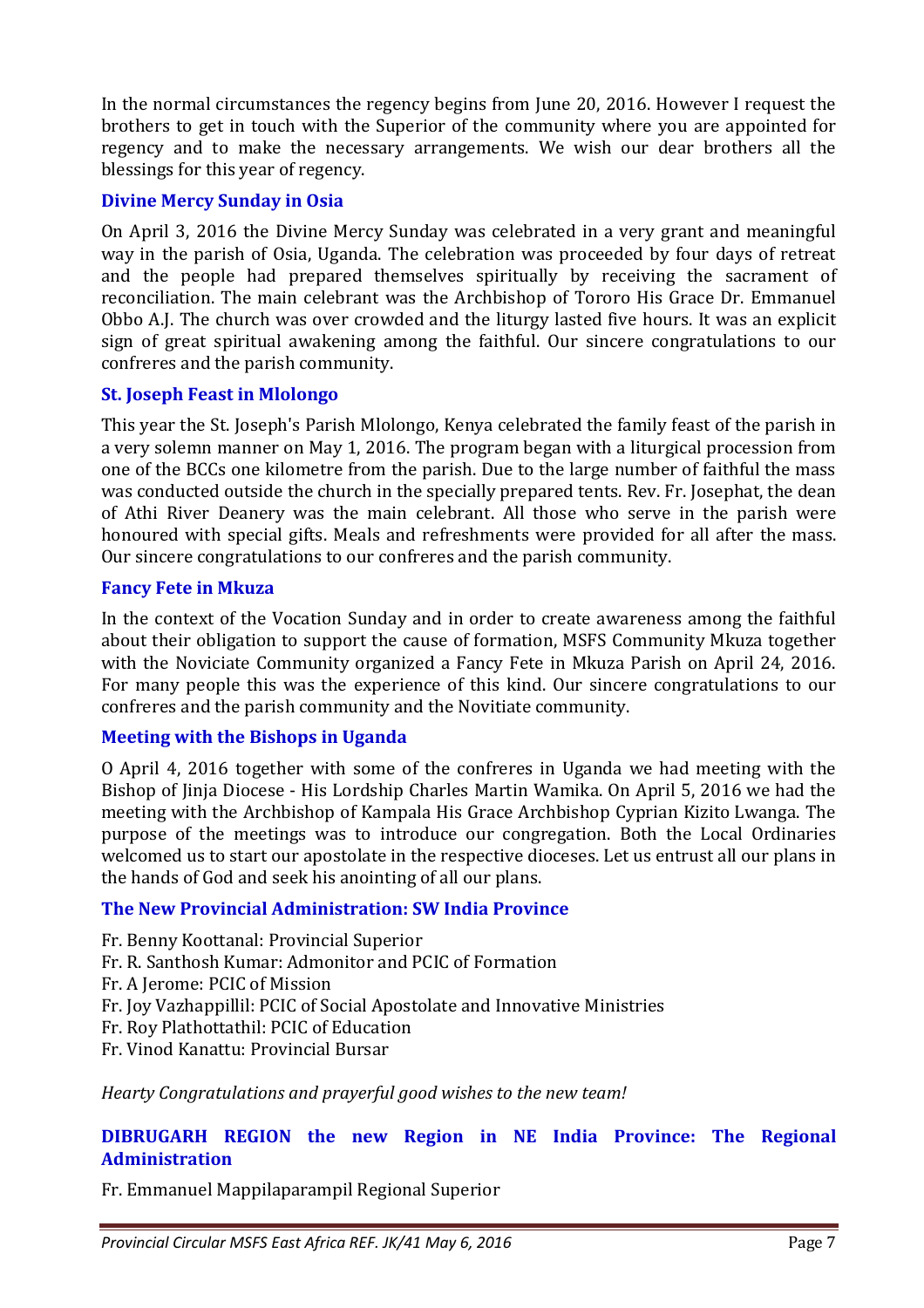Fr. Kurian Pattimackel: Regional Councilor

Fr. Augustine Thundathil Regional Councilor

Fr. Philip Mhonchumo: Regional Councilor

Fr. Peter Parankimalil: Regional Bursar

Hearty Congratulations and prayerful good wishes to the new team!

# **Triennial Mandatory Meeting 2016 / PIF-PEA / MSAF Meetings**

Triennial Mandatory Meeting 2016 (TMM) is a midterm evaluation of the State of the Congregation after the General Chapter. All the members of the General Curia and Major Superiors in the Congregation gather in LCI, Arusha from May 14 – 18, 2016. One of the major focuses to revisit the implementation of the Call of the General Chapter 2013 and review our response to the call of Pope Francis to address the real need of our times.

TMM is preceded by the meetings of the Provincials of India Forum (PIF) and the Provincial of East Africa and MSAF (Mission Superiors Africa Forum)

It is a great joy and honour for us to host these meetings in EA. May I request your valuable prayers for all the travels and meetings. May the Holy Spirit truly guide every step that we take.

We extend a warm welcome to the General Curia Members, all the Provincials/ Vice Provincial and the MSAF Superiors. *Karibuni sana!!!*

# **Prayers requested**

- **Fr. T. P. Joseph** of Nagpur Province, aged 69, died on April 3, 2016. He was 69 years old.
- **Mr. Savarimuthu** the beloved father of Fr. Stephen Ubadesi, died of heart attack on April 27, 2016. He was 73 years old.

# **Baraka 8**

Our news magazine, *Baraka* Issue no.8 is already out of the press. Hearty congratulations to Fr. Clement Sudhakar, the chief editor and to the contributors. Baraka 9 is due to be printed in July this year. This issue should cover the major events of our mission here from January to June 2016. You are kindly requested to give materials at the earliest. Please contact: clementsudha@gmail.com; editorbaraka@gmailcom The Baraka 8 is available in web. Please go to http://www.msfs-eastafrica.com/images/baraka/baraka8.pdf

#### **Home Holidays**

Fr. Nelson Vijayakumar MSFS is on home holidays from May 26 to July 26, 2016. We wish him a good with his dear and near ones.

# **Forum Meetings**

May I remind you of the forthcoming Province Forum Meetings and request you whole hearted participation in these meetings. The meetings will be in Provincial House

June 7, 2016 Pastoral Forum Meeting

June 8, 2016 Superiors Forum Meeting